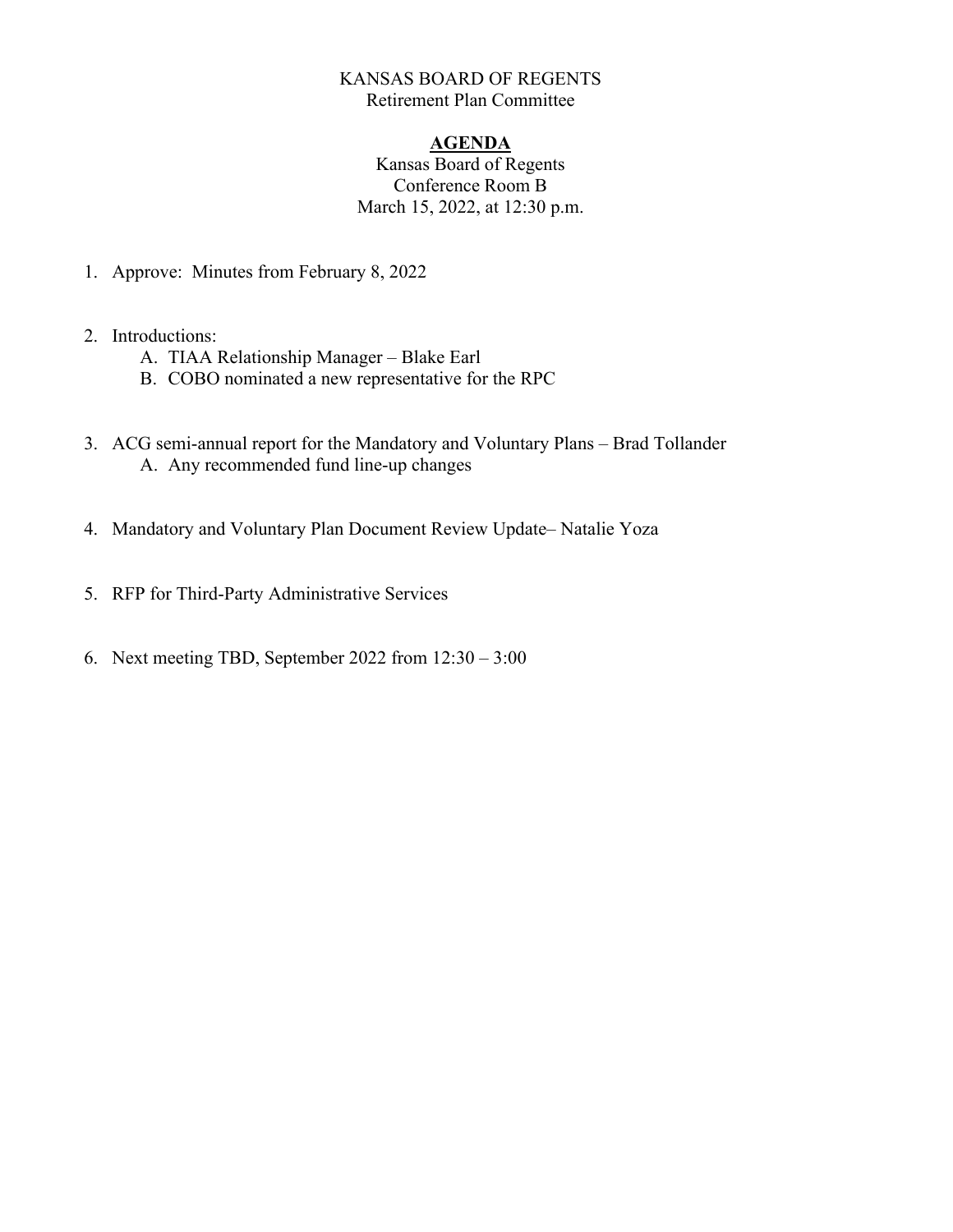Retirement Plan Committee Minutes February 8, 2022 Page 1

### KANSAS BOARD OF REGENTS **Retirement Plan Committee (RPC)** MINUTES February 8, 2022

The February 8, 2022, meeting of the Kansas Board of Regents Retirement Plan Committee was called to order at 1:00 p.m.

 Members Participating in person: Debbie Amershek, PSU Jeff Dewitt, KU Dipak Ghosh, ESU President Steve Scott, PSU Jay Stephens, KSU Madi Vannaman, KBOR

Regent Harrison-Lee, Rick LeCompte and Stacey Snakenberg were not able to participate. Participating from Advanced Capital Group were consultants Brad Tollander and Justin Dorsey. Also participating, from TIAA: Chris Godwin, Senior Director Product Management, and Brock Noel, Managing Director, Client Relationships; and from Voya, John O'Brien, Regional Vice President, and Cindy Delfelder, Relationship Manager; and from the Board Office: Natalie Yoza, Associate General Counsel.

#### **Minutes**

President Scott moved, with the second of Jay Stephens, that the minutes from the October 19, 2021, meeting be approved. The motion carried.

## **Act on recommendation to amend TIAA, Voya and PlanWithEase contracts**

The RPC recessed into executive session at 1:05 p.m. for 35 minutes to seek and receive legal advice regarding contract negotiations which would be deemed privileged in the attorney-client relationship and the purpose is to protect the attorney/client privilege. Members of the RPC, along with staff affiliate Madi Vannaman and associate General Counsel Natalie Yoza participated. The open meeting resumed at 1:40 p.m.

Dipak Ghosh moved, with the second of Debbie Amershek, to authorize execution of the cybersecurity amendments to the PlanWithEase contract as negotiated by Board staff and the Board's outside counsel. The motion carried.

Jay Stephens moved, with the second of Dipak Ghosh, to recommend to the Board of Regents that it approve the amendments to the TIAA recordkeeping agreements related to cybersecurity and the reduced revenue requirements as negotiated by Board staff and the Board's outside counsel. Jeff DeWitt amended the motion to add a caveat that a subcommittee will be established to review to look deeper at the fees to ensure they are and remain competitive. The motion carried.

Jeff DeWitt moved, with the second of Dipak Ghosh, to recommend to the Board of Regents that it approve the amendments to the Voya recordkeeping agreements related to cybersecurity and the reduced revenue requirements as negotiated by Board staff and the Board's outside counsel. The motion carried.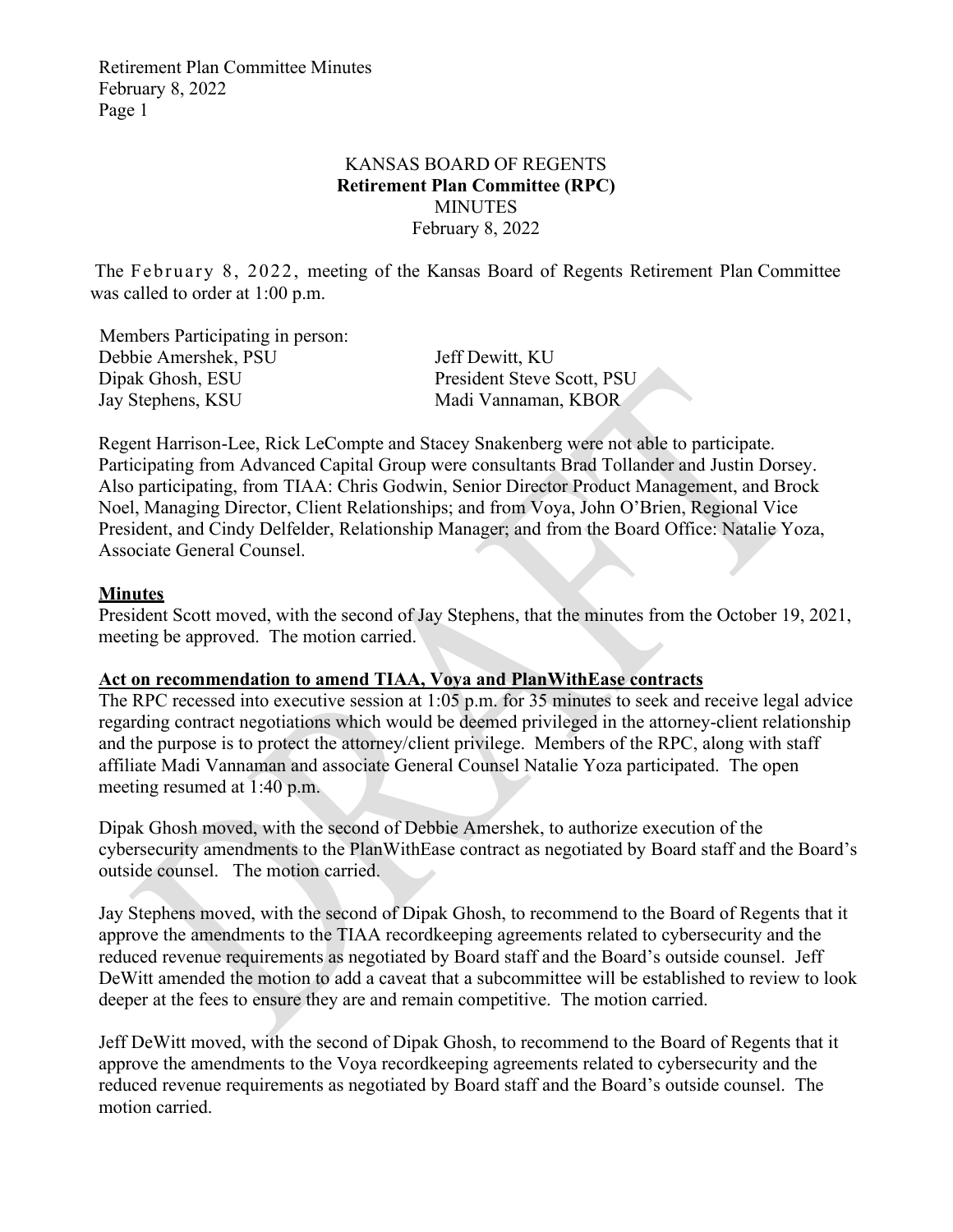Retirement Plan Committee Minutes February 8, 2022 Page 2

## **Act on recommendation to establish a subcommittee to review Plan fees and expenses**

As fiduciaries, the RPC and the Board have a duty to monitor the reasonableness of fees, which includes assessing:

- TIAA and Voya revenue requirements;
- Fund Expense Ratios;
- Other contracts (ACG, Ice Miller);
- Board expenses; and
- Part of this is looking at the allocation of those expenses.

Jeff DeWitt moved, with the second of Dipak Ghosh, to establish a standing subcommittee on Plan fees that will meet as requested by the Retirement Plan Committee Chair. To accommodate changing RPC membership, the RPC Chair can assign committee members to the subcommittee. The motion carried.

#### **Next RPC meeting:**

The next regular RPC meeting is scheduled for March 15, 2022, beginning at 12:30 p.m.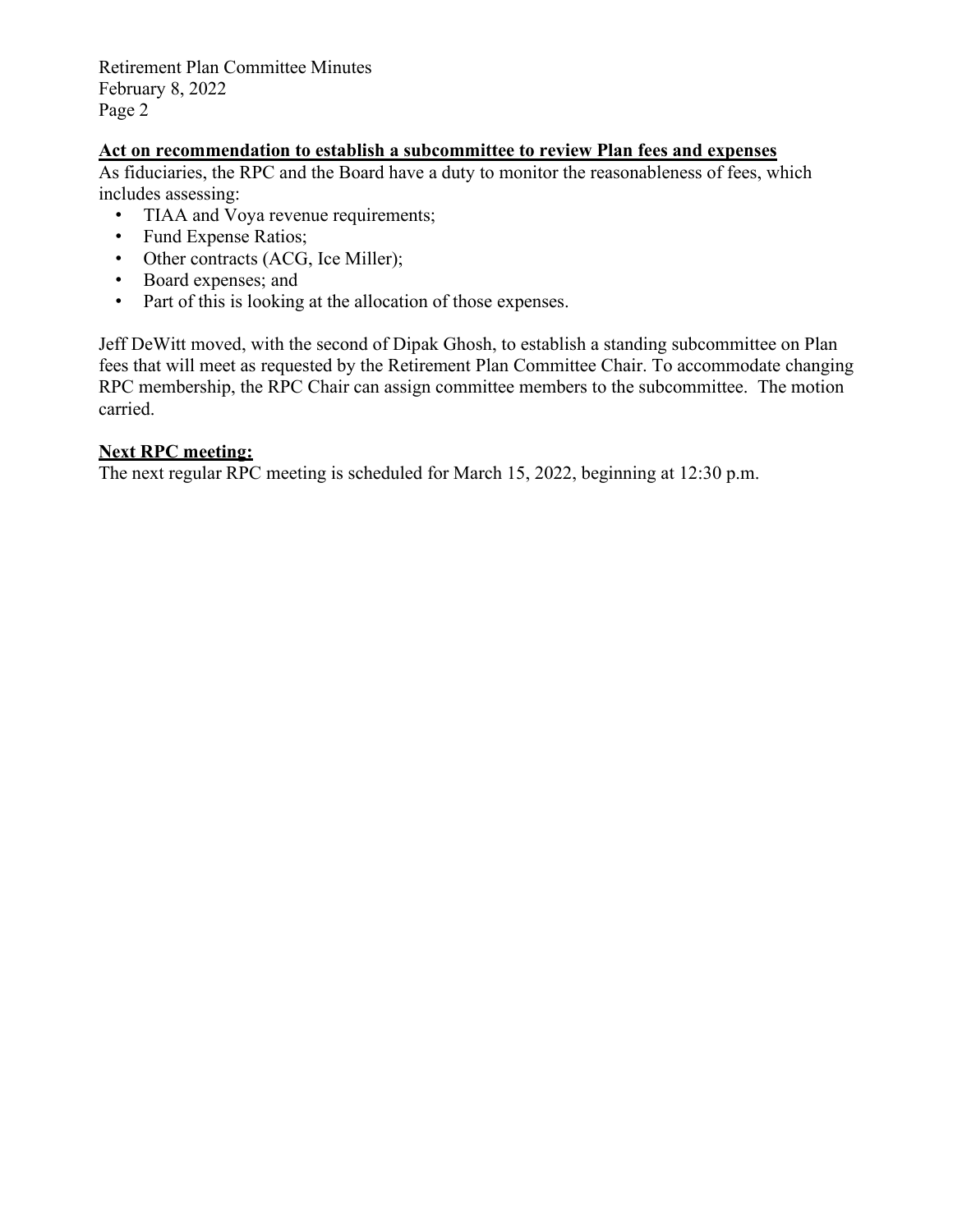# Act on Seeking a Request for Proposal for Multiple Vendor Coordinator Services

## Summary and Staff Recommendation

Under federal law, the Board, as Plan Sponsor is required to ensure 403(b) plan compliance. Both the Board's Mandatory and Voluntary Plans have multiple vendors, requiring some additional coordination because some responsibilities cannot be delegated to the recordkeepers as they either require aggregate data from all the vendors or they require employer data. Since 2009, the Board has used a third-party service offered by Voya called PlanWithEase.com (PWE) to provide this coordination. Given the age of the contract and potential changes in the marketplace, Board staff recommend that the Retirement Plan Committee issue a Request for Proposal for these vendor coordination services through the State's Procurement Office. The RPC would need to appoint at least three representatives to serve on the Procurement Negotiation Committee.

## Background Information

In 1962, the Kansas Board of Regents Mandatory Retirement Plan was established under Internal Revenue Code Section 403(b) to provide retirement benefits to employees who meet certain statutory requirements, i.e., benefits-eligible faculty and unclassified staff at the six Regents institutions and the Board office. In 1974, the Board's Voluntary Retirement Plan was established under Section 403(b) to provide eligible employees an optional retirement plan for elective deferrals.

Historically, public schools, public institutions of higher education, and other tax-exempt organizations under  $501(c)(3)$  that are eligible to sponsor  $403(b)$  plans treated  $403(b)$  plans as contracts between employees and vendors, and the employer's responsibility was limited to facilitating salary deferrals. In 2007, the Internal Revenue Service issued 403(b) regulations that clarified that the plan sponsors were responsible for 403(b) compliance. Those regulations took effect in January 2009.

The Board took multiple actions to comply with the new regulations, including adopting written Plan Documents, establishing the Retirement Plan Committee, reducing the number of approved Plan vendors, and contracting with PlanWithEase.com (PWE) to provide third-party administrative services to assist with multiple vendor coordination.

Today, the Board has two approved vendors for the Mandatory and Voluntary Retirement Plans—TIAA and Voya. The Board also has several former vendors, i.e., vendors that were deselected under the Mandatory or Voluntary Plan after January 1, 2005. Coordination with former vendors is required if the vendor continues to have Plan assets. While some responsibilities can be delegated to the recordkeepers, multivendor coordination services are required when either aggregate data from all the vendors or employer data is required. This includes coordination of the following services:

- Loan and hardship distribution approvals for the Voluntary Plan;
- Distribution approvals based on severance from employment, phased retirement, or disability; and
- Qualification Domestic Relations Orders.

To the extent possible, it would also be beneficial to have vendor coordination of minimum required distribution compliance.